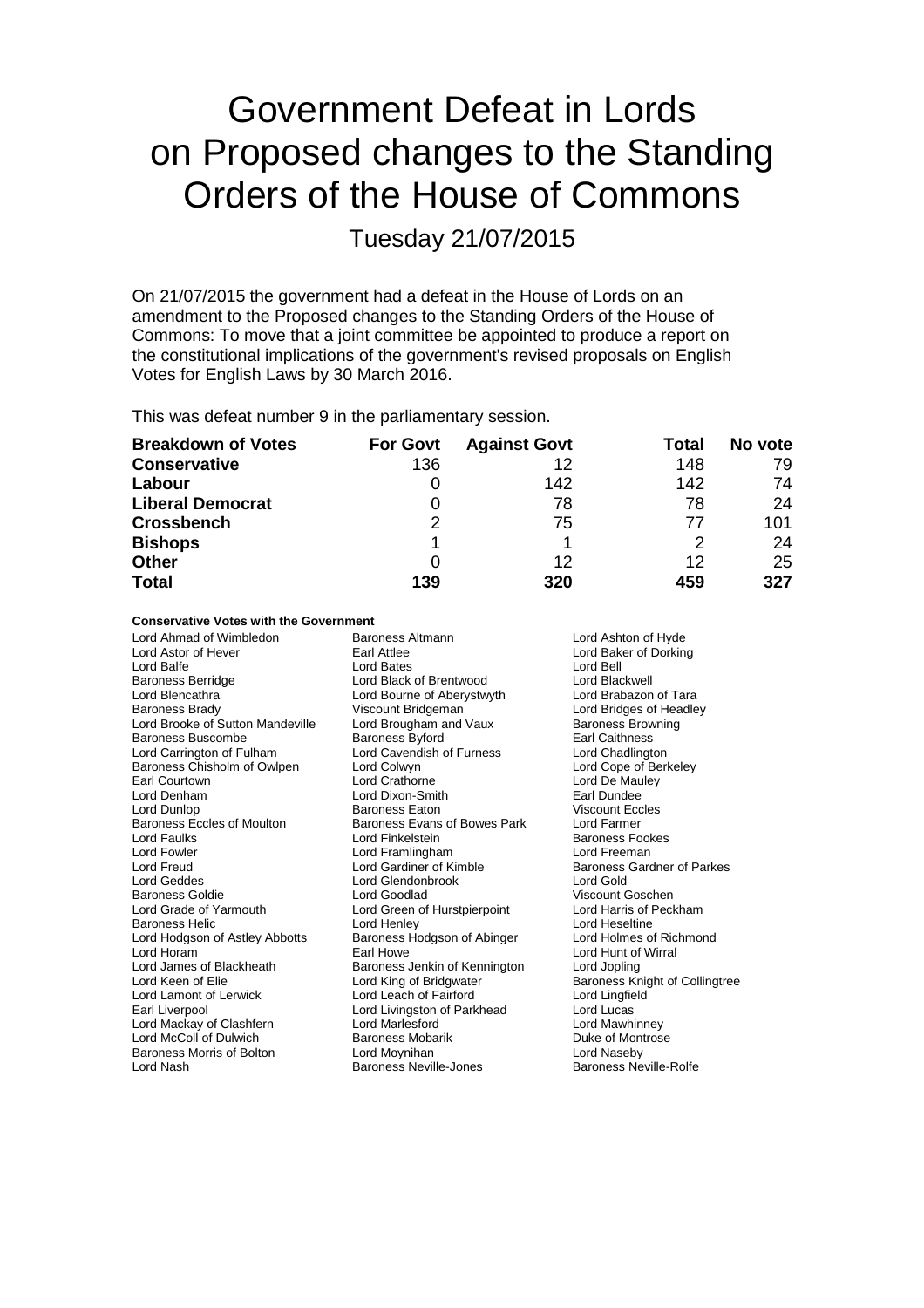Lord Rose of Monewden Lord Ryder of Baroness Seccombe<br>
Baroness Seccombe Carl Selborne Lord True **Communist Communist Communist Communist Communist Communist Communist Communist Communist Communist Communist Communist Communist Communist Communist Communist Communist Communist Communist Communist Communist C** Viscount Younger of Leckie

Baroness Newlove **Baroness Noakes** Lord Northbrook<br>
Baroness O'Cathain **Baroness Lord O'Neill of Gatley** Baroness Oppen Baroness O'Cathain **Lord O'Neill of Gatley** Baroness Oppenheim-Barnes<br>
Lord Patten **Baroness Perry of Southwark** Lord Popat Baroness Perry of Southwark Lord Popat<br>
Lord Ribeiro **Lord Risby** Lord Prior of Brampton **Lord Ribeiro**<br>
Lord Rose of Monewden **Lord Ryder of Wensum** Lord Rossoon Baroness Seccombe **Earl Selborne** Earl Selborne Lord Selkirk of Douglas<br>
Lord Selsdon **Earl Selborness** Shackleton of Belgravia Baroness Sharples Lord Selsdon **Baroness Shackleton of Belgravia** Baroness Sharples<br>
Lord Sheikh **Baroness Shephard of Northwold** Lord Sherbourne of Didsbury Lord Sheikh Baroness Shephard of Northwold<br>Baroness Shields Baroness Shephard of Northwold Baroness Shields **Earl Shrewsbury** Earl Shrewsbury Baroness Stedman-Scott<br>
Lord Sterling of Plaistow **Baroness Stewell of Beeston** Lord Suri Lord Sterling of Plaistow Baroness Stowell of Beeston Lord Suri Lord Swinfen **Lord Lord Taylor of Holbeach** Lord Trefgarne<br>
Lord True Cord True Baroness Trumpington **Lord True** Viscount Ullswater erma and the Lord Vinson Communication of Lord Wakeham<br>Baroness Warsi Communication Lord Whitby Communication Communication Communication Communication Communication

### **Conservative Votes against the Government**

Lord Glenarthur Lord Hamilton of Epsom<br>
Lord Howard of Rising Lord Lawson of Blaby

**Labour Votes with the Government**

Lord Norton of Louth

### **Labour Votes against the Government**

Lord Bhattacharyya **Baroness Billingham** Baroness Black<br>Lord Bradley **Baroness Black**<br>Lord Brookman **Baroness** Lord Brooke of Alverthorpe Lord Brookman Lord Campbell-Savours Lord Cashman Lord Cashman Lord Christopher<br>
Lord Clark of Windermere Lord Clarke of Hampstead Lord Clinton-Davis Lord Clark of Windermere Lord Clarke of Hampstead<br>
Lord Collins of Highbury Baroness Corston Lord Collins of Highbury **Baroness Corston Collection Corporation** Lord Cunningham of Felling<br>
Lord Davies of Coity **Collection Lord Davies of Oldham** Baroness Dean of Thornton Lord Davies of Coity<br>
Lord Desain Coity **Collection Control Control** Davies of Oldham Baroness Dean of Thornton-le-Fylde<br>
Lord Desain Baroness Donaghy Lord Donoughue Baroness Drake **Lord Dubs** Lord Dubs Lord Elder **Lord Elder**<br>
Baroness Farrington of Ribbleton Lord Faulkner of Worcester Lord Foster of Bishop Auckland Baroness Farrington of Ribbleton Lord Faulkner of Worcester **Lord Foster of**<br>Lord Foulkes of Cumnock **Baroness Gale** Auckland Auckland Auckland Lord Foulkes of Cumnock Baroness Gale<br>
Lord Glasman baroness Golding Lord Glasman **Baroness Golding** Education Cord Gordon of Strathblane<br>
Baroness Gould of Potternewton Lord Graham of Edmonton Lord Grantchester Baroness Gould of Potternewton Lord Graham of Edmonton<br>
Lord Grocott Cross Viscount Hanworth Lord Grocott Viscount Hanworth Lord Harris of Haringey Lord Harrison **Lord Hart of Chilton** Lord Haskel Lord Haskel Cord Haskel Lord Haskel Lord Haskel Lord Haskel Lord Haskel Lord Haskel Lord Haskel Lord Haskel Lord Haskel Lord Haskel Lord Haskel Lord Haskel Lord Haskel Lord Lord Haworth **Baroness Hayter of Kentish Town** Baroness Henrich Baroness Healy Charoness Hilton of Eggardon<br>Baroness Henig **Barones Hilton of Eggardon** Lord Hollick Baroness Hollis of Heigham Lord Howarth of Newport Baroness Howells of St David Lord Howarth of Newport Chesterton<br>Lord Hord Howarth of Chesterton Lord Hunt of Kings Heath Lord Hutton of Furness Lord Irvine of Lairg<br>
Baroness Jones of Whitchurch Lord Judd<br>
Lord Judd Baroness Kennedy of Cradley Baroness Jones of Whitchurch Lord Judd Baroness Kennedy of Lord Kennedy of Cord Lord Kennedy of Gow<br>
Lord Kennedy of Southwark Baroness Kennedy of The Shaws Baroness King of Bow Lord Kennedy of Southwark Baroness Kennedy of The Shaws Lord Kinnock<br>
Baroness Kinnock of Holyhead Lord Kinnock **Baroness Kinnock of Holyhead** Baroness Lawrence of Clarendon<br>
Lord Layard **Baroness Lawrence Clarendon**<br>
Lord Leanie Lord Leanie Lord Layard Lord Lea of Crondall Lord Lennie Lord Levy **Baroness Liddell of Coatdyke** Lord Liddle<br>
Lord Lipsey **Baroness Lister of Burtersett** Lord Lympne Lord Macdonald of Tradeston Lord MacKenzie of Culkein Baroness Ma<br>Baroness Massey of Darwen Lord Maxton Lord MacAvoy Baroness Massey of Darwen Lord Maxton Lord McAvon<br>
Lord McFall of Alcluith Lord Mendelsohn Lord McAvon<br>
Lord McFall of Alcluith Lord Mendelsohn Lord Monks Lord McFall of Alcluith Lord Mendelsohn Lord Monks Baroness Morgan of Huyton Lord Morgan<br>
Lord Morris of Handsworth Baroness Nye Lord Patel of Bradford **Container Lord Pendry Container Baroness Pitkeathley**<br>Cord Plant of Highfield **Baroness Quin** Lord Plant of Highfield **Lord Prescott** Lord Prescott **Baroness Quin**<br>
Baroness Ramsay of Cartvale Baroness Rebuck **Baroness Contract Cardowan** Baroness Ramsay of Cartvale Baroness Rebuck Lord Reid of Lord Reid of Lord Richard<br>
Lord Richard Lord Rooker Lord Robertson of Port Ellen Lord Rooker Lord Richard Lord Robertson of Port Ellen Lord Rooker Lord Rosser **Lord Rowlands** Cord Rosser Education Lord Rowlands **Baroness Royall of Blaisdon**<br>
Lord Sawyer **Baroness Scotland of Asthal** Baroness Sherlock Lord Sawyer **Baroness Scotland of Asthal** Baroness Sherlock<br>
Viscount Simon **Baroness Sherlock** Baroness Smith of Basildon Lord Smith of Leigh Viscount Simon **Baroness Smith of Basildon** Lord Smith of Leigh<br>
Lord Soley **Baroness Smith of Balmacara** Lord Stone of Blackheath Baroness Symons of Vernham Dean Lord Taylor of Blackburn Baroness Taylor of Blackburn Baroness Taylor of Blackburn Lord Tunnicliffe Lord Tomlinson **Lord Touhig**<br>
Lord Turnberg **Lord Tunnicliffe**<br>
Baroness Turner of Camden

Lord Anderson of Swansea Baroness Andrews Baroness Armstrong of Hill Top<br>
Baroness Bakewell Baroness Bakewell Lord Bassam of Brighton Lord Bach Baroness Bakewell Lord Bassam of Brighton Lord Brooke of Alverthorpe Lord Brookman<br>
Lord Cashman<br>
Lord Christopher Baroness Donaghy Lord Donoughue<br>
Lord Dubs<br>
Lord Elder Baroness Hilton of Eggardon<br>
Lord Howarth of Newport<br>
Baroness Howells of St Davids Lord Hunt of Chesterton Lord Hunt of Chesterton Lord Hunt of Lairq<br>
Lord Irvine of Lairq **Heath Lord Lord Jones** Lord Lipsey Baroness Lister of Burtersett Lord Lympne Baroness Nye **Lord O'Neill of Clackmannan**<br>
Lord Pendry **Corris Corris Clackmannan**<br>
Baroness Pitkeathley Lord Stevenson of Balmacara Lord Stone of Blackheath<br>
Lord Taylor of Blackburn Baroness Taylor of Bolton

Baroness Williams of Trafford

Lord Cormack Lord Crickhowell Lord Crickhowell<br>
Lord Clenarthur Lord Hamilton of Epsom Lord Higgins<br>
Lord Higgins Lord Lawson of Blaby **Lord Maginnis of Drumglass**<br>
Lord Trimble **Lord Tugendhat** 

Baroness Wall of New Barnet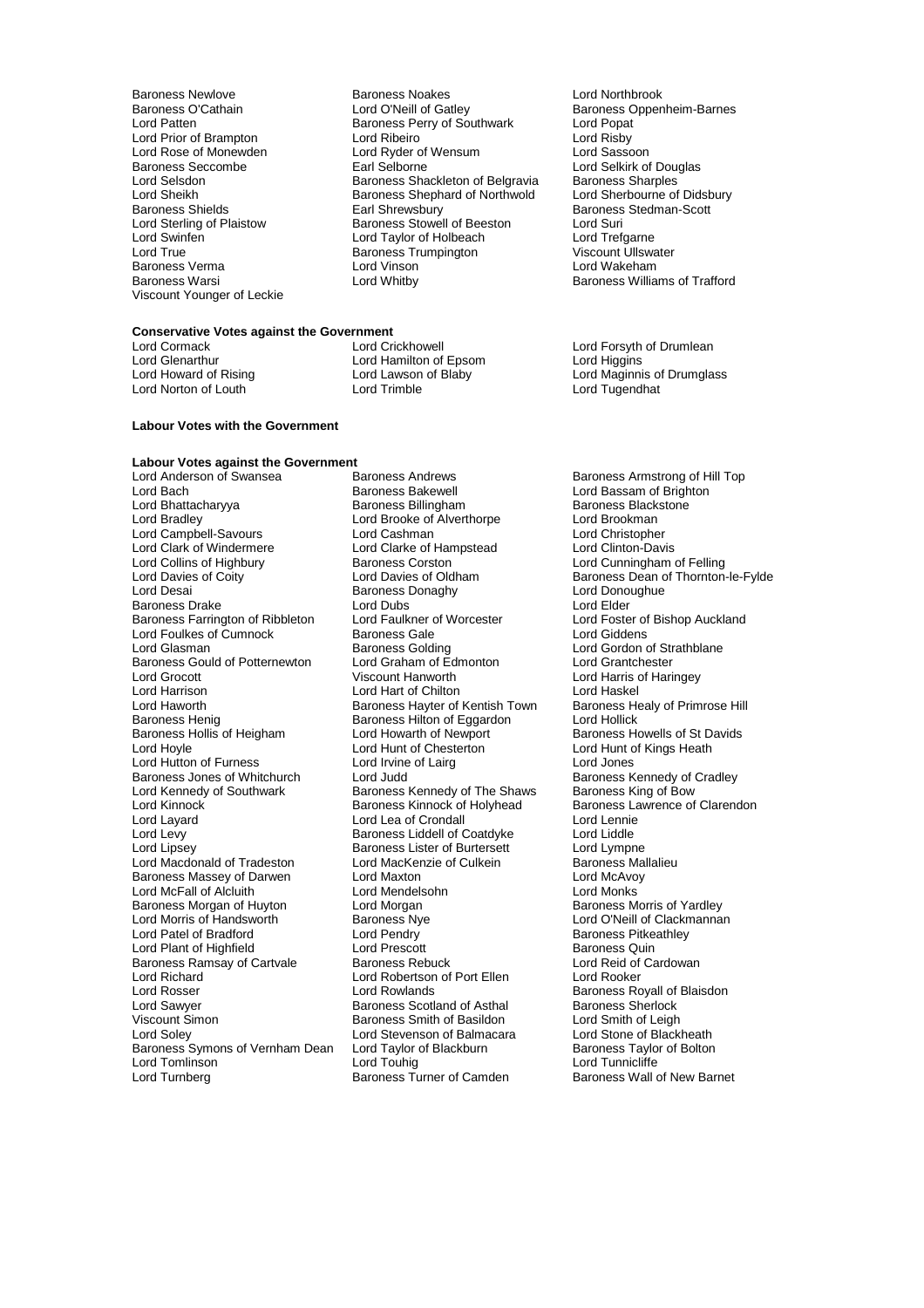Baroness Wilkins **Elvel Lord Williams of Elvel**<br>
Lord Winston **Lord Wood of Anfield** Baroness Worthington

Lord Warner **Lord Watson of Invergowrie** Cord West of Spithead<br>
Baroness Wheeler **Baroness Whitaker** Lord Whitty Baroness Wheeler Baroness Whitaker Lord Whitty

Lord Woolmer of Leeds

#### **Liberal Democrat Votes with the Government**

### **Liberal Democrat Votes against the Government**

Lord Ashdown of Norton-sub-Hamdon Lord Avebury<br>eville Baroness Barker Baroness Bakewell of Hardington Mandeville **Baroness Barchess Barker Baroness Benjamin** 

Baroness Bonham-Carter of Yarnbury Lord Bradshaw Baroness Brinton<br>Lord Burnett Baroness Brinton Lord Chidgey Lord Clement-Jon Baroness Ludford **Lord Maclennan of Rogart** Lord Maclennan of Rogart **Baroness Manzoor** Lord Purvis of Tweed **Baroness Randerson**<br>Lord Rennard **Lord Rodgers of Quarry Bank** Lord Steel of Aikwood Lord Stoneham of Droxford<br>Baroness Suttie Lord Taverne

Lord Burnett Lord Chidgey Lord Clement-Jones Lord Cotter Lord Dholakia Baroness Doocey Baroness Falkner of Margravine Lord Fearn<br>Lord German Corporation Carl Glasgow Baroness Garden of Frognal Lord German Communication Carl Glasgow<br>
Lord Goddard of Stockport Lord Greaves Creater Baroness Grender Lord Goddard of Stockport Lord Greaves Crematic Baroness Grender<br>Baroness Hamwee Baroness Harris of Richmond Baroness Humphreys Baroness Hamwee **Baroness Harris of Richmond** Baroness Humphreys Humphreys Humphreys Humphreys Humphreys Humphrey<br>Lord Hussain **Baroness Hussein-Ece** Baroness Janke Lord Hussain **Example 3 Example 3 Example 3 Example 3 Example 3 Example 3 Example 3 Example 3 Example 3 Example 3 Example 3 Example 3 Example 3 Example 3 Example 3 Example 3 Example 3 Example 3 Example 3 Example 3 Example** Baroness Jolly **Communist Communist Communist Communist Communist Communist Communist Communist Communist Communist Communist Communist Communist Communist Communist Communist Communist Communist Communist Communist Commun** Lord Lee of Trafford Lord Lester of Herne Hill Lord Loomba Lord Paddick<br>Baroness Parminter **Childs Hill**<br>Baroness Parminter **Childs** Baroness Pinnock Lord Palumbo of Southwark Baroness Parminter Baroness Pinnock Baroness Pinnock Baroness Pinnock Baroness Pinnoc Lord Scriven **Lord Scriven Lord Scriven Lord Sharkey**<br>
Lord Shutt of Greetland Baroness Smith of Newnham Lord Shipley Lord Shutt of Greetland Baroness Smith of Newnham<br>Lord Steel of Aikwood Lord Stoneham of Droxford Lord Strasburger Baroness Suttie Lord Taverne Lord Taylor of Goss Moor Lord Teverson **Baroness Thomas of Winchester Lord Thom**<br>
Lord Tope **Baroness Tyler of Enfield** Lord Tyler Baroness Tyler of Enfield<br>
Lord Wallace of Saltaire<br>
Baroness Walmsley Lord Wallace of Tankerness Lord Wallace of Saltaire Saroness Walmsley<br>Baroness Williams of Crosby Lord Willis of Knaresborough Lord Wrigglesworth Lord Willis of Knaresborough

Baroness Manzoor **Lord Newby** Corporation Christ Corporation Baroness Nicholson of Winterbourne<br>Baroness Northover **Corporation Corporation** Lord Palmer of Childs Hill Lord Rennard **Lord Rodgers of Quarry Bank** Baroness Scott of Needham Market Lord Scott of Needham Market Lord Sharbet Cord Sharkev

### **Crossbench Votes with the Government**

Lord Laming

#### **Crossbench Votes against the Government**

Lord Fellowes **Baroness Finlay of Llandaff**<br>
Lord Hannay of Chiswick **Baroness Finlay Constants**<br>
Lord Hastings of Scarisbrick Lord Kerr of Kinlochard Baroness Kidron Baroness Kidron Lord Lisvane Lord Walton of Detchant Lord William<br>
Lord Wilson of Dinton Lord Woolf

Lord Aberdare Lord Alton of Liverpool Lord Armstrong of Ilminster Lord Best Lord Bichard Lord Blair of Boughton Lord Burns Term and Ruiller of Brockwell Baroness Butler-Sloven Baroness Butler-Sloven Baroness Butler-Sloven Baroness Campbell of Surbiton Farl Clancarty Lord Cameron of Dillington **Baroness Campbell of Surbiton** Earl Clancarty<br>
Lord Condon **Baroness Coussins** Baroness Coussins **Baroness Cox Baroness Coussins Communist Condom Baroness Cox**<br>
Lord Cromwell<br>
Lord Dannatt Viscount Craigavon Lord Cromwell Lord Dannatt **Baroness Deech Lord Eames**<br> **Earl Erroll**<br>
Ciscount Falkland Baroness Emerton **Earl Example Terroll** Earl Erroll Charoness Finlay of Llandaff Cord Greenway<br>
Baroness Finlay of Llandaff **Example 20** Lord Greenway Lord Hannay of Chiswick Lord Hastings of Scarisbrick Lord Hennessy of Nympsfield Lord Hylton Lord Janvrin Lord Judge Earl Listowel Lord Lisvane Lord Low of Dalston Lord Luce Countess of Mar Countess of Mar Countess of Mar Countess of Mar Countess of Mar Countess of Mar Countess of Mar Countess of Mar Countess of Mar Countess of Mar Countess of Mar Countess of Mar Countess of Mar Coun Baroness Masham of Ilton **Baroness O'Loan** Baroness O'Loan Baroness O'Neill of Bengarve<br>
Lord Phillips of Worth Matravers Baroness Prashar Lord Patel **Lord Phillips of Worth Matravers**<br>
Lord Quirk **Cord Ramsbotham** Lord Quirk Lord Ramsbotham Lord Rees of Ludlow Earl Sandwich<br>
Viscount Slim

Unit Cord St John of Bletso<br>
Lord St John of Bletso Lord Singh of Wimbledon Viscount Slim Cord Stuben Lord St John of Bletso<br>
Baroness Stern Cord Sutherland of Houndwood Lord Thomas of Swynnerton Baroness Stern Lord Sutherland of Houndwood<br>Lord Trees Lord Turnbull Lord Turnbull<br>
Lord Williams of Baglan<br>
Lord Wilson of Tillyorn

Baroness Boothroyd Viscount Brookeborough Lord Brown of Eaton-under-Heywood Baroness Howarth of Breckland Lord Wright of Richmond